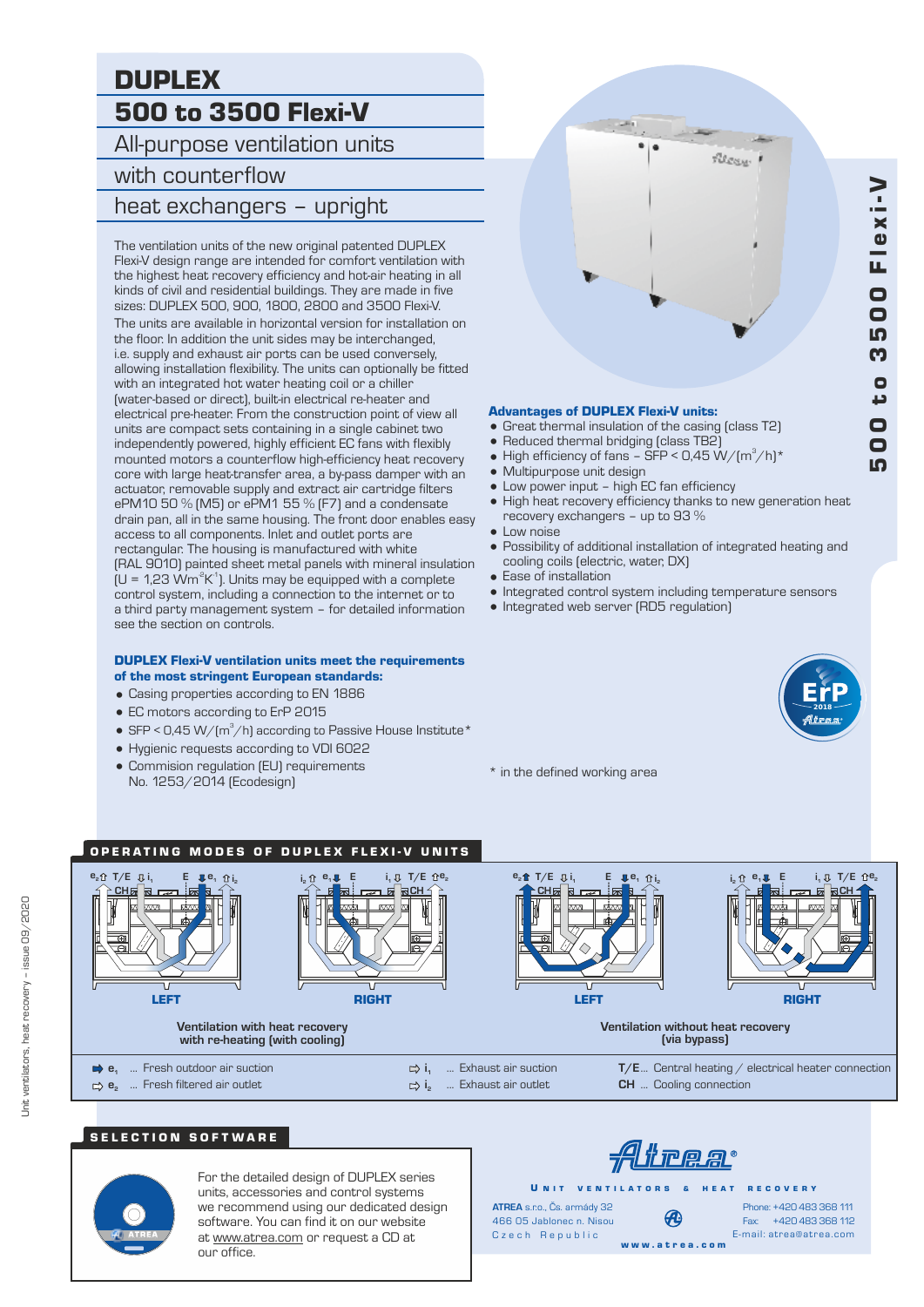# PERFORMANCE GRAPHS

### BASIC PARAMETERS

| <b>DUPLEX Flexi-V</b>                    |                  | 500                                 | 900                                 | 1800                                | 2800                                | 3500                                |
|------------------------------------------|------------------|-------------------------------------|-------------------------------------|-------------------------------------|-------------------------------------|-------------------------------------|
| Air flow – max. $1$                      | $m^3h^1$         | 630                                 | 1 150                               | 2440                                | 3 200                               | 4 100                               |
| Recovery efficiency <sup>2)</sup>        | $\%$             | see curve                           |                                     |                                     |                                     |                                     |
| Weight <sup>3)</sup>                     | kg               | 148                                 | 187                                 | 409                                 | 518                                 | 581                                 |
| Fan number                               | ۰                | 2                                   | 2                                   | 2                                   | 2                                   | 2                                   |
| Power supply                             | $\vee$           | 230                                 | 230                                 | 230                                 | 230                                 | 400                                 |
| Frequency                                | Hz               | 50                                  | 50                                  | 50                                  | 50                                  | 50                                  |
| Max. power input                         | W                | 360                                 | 800                                 | 1600                                | 1700                                | 2900                                |
| Fan speed                                | min <sup>1</sup> | 4 300                               | 3 3 5 0                             | 2960                                | 2470                                | 3000                                |
| Heating output E pre-heater - max. $41$  | kW               | 2,2                                 | 3,3                                 | 4,4                                 | 7,7                                 | 11                                  |
| Heating output E re-heater - max. 41     | kW               | 2,2                                 | 3,3                                 | 4,4                                 | 7,7                                 | 11                                  |
| Heating output HW - max. 41              | kW               | 4,5                                 | 11                                  | 18                                  | 26                                  | 36                                  |
| Cooling output $CD - max.$ <sup>41</sup> | kW               | 3                                   | $\overline{7}$                      | 16                                  | 20                                  | 26                                  |
| Cooling output CW - max. 41              | <b>kW</b>        | 2,5                                 | 6                                   | 15                                  | 17,5                                | 22                                  |
| Filtration class                         |                  | ePM1 55 % [F7] /<br>ePM10 50 % (M5) | ePM1 55 % [F7] /<br>ePM10 50 % (M5) | ePM1 55 % [F7] /<br>ePM10 50 % (M5) | ePM1 55 % (F7) /<br>ePM10 50 % (M5) | ePM1 55 % (F7) /<br>ePM10 50 % [M5] |

<sup>2)</sup> According to air volume  $\frac{1}{2}$ Maximum flow rate through units at zero external pressure <sup>3)</sup> Depending on equipment<br><sup>4)</sup> For detailed information please use our DUPLEX selection software.

P E R F O R M A N C E S U M M A R Y



## HEAT RECOVERY EFFICIENCY



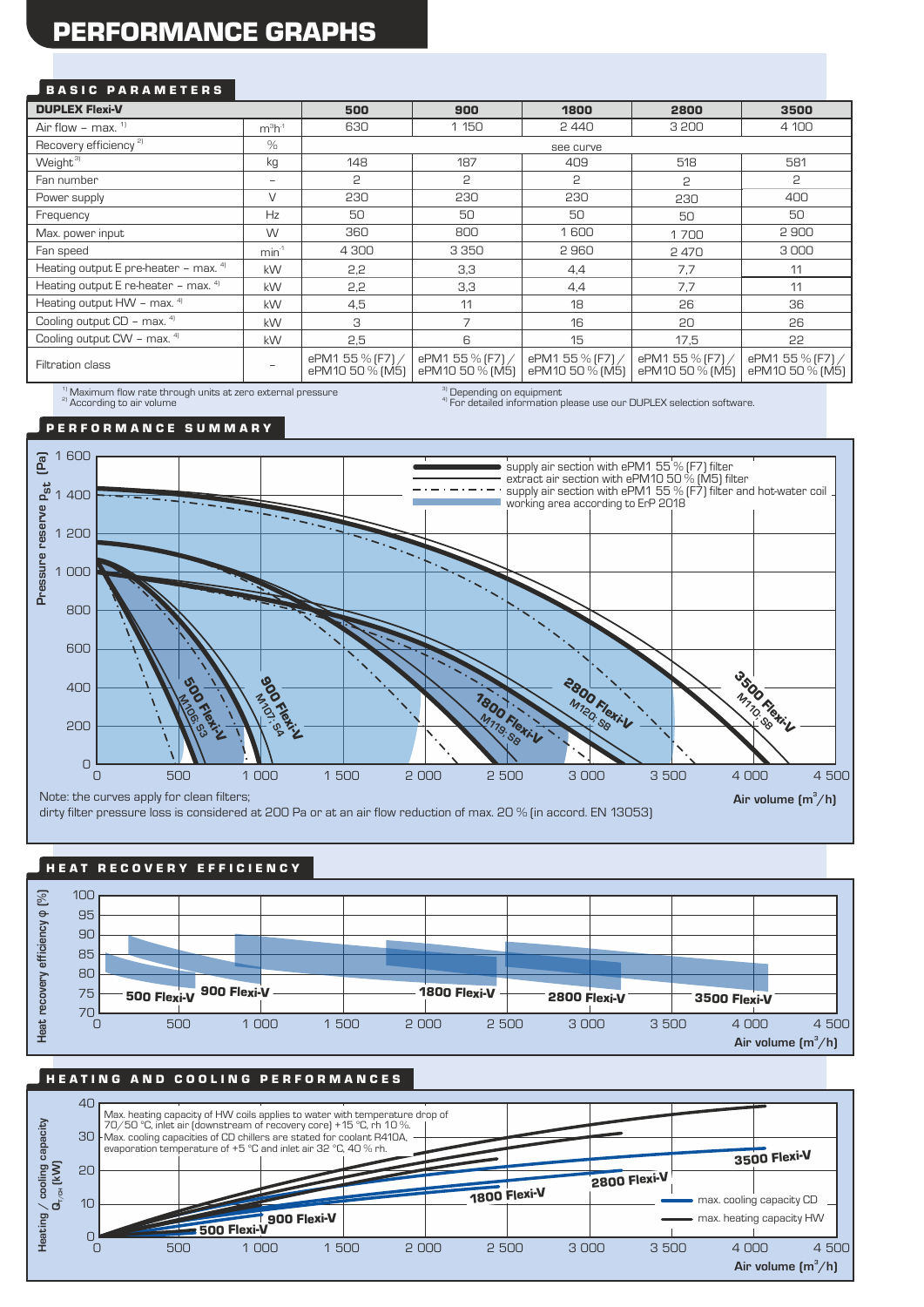# DIMENSIONS

### BASIC DIMENSIONS

### UPRIGHT

Flexi-V 500 to 3500







\* For DUPLEX 500, 900 Flexi-V is 345 x 305 mm.

| <b>DUPLEX Flexi-V</b>   |    | 500              | 900              | 1800      | 2800             | 3500             |  |
|-------------------------|----|------------------|------------------|-----------|------------------|------------------|--|
| Dimension H             | mm | 950              | 1600<br>1000     |           | 1600             | 1600             |  |
| Dimension <b>B</b>      | mm | 615              | 700              | 725       | 1 1 0 0          | 1290             |  |
| Length L                | mm | 990              | 1 200            | 2 150     | 2 150            | 2 150            |  |
| Condensate drain line   | mm | ø 32             |                  |           |                  |                  |  |
| <b>Connecting ports</b> |    |                  |                  |           |                  |                  |  |
| Dimension $X \times Y$  | mm | $160 \times 160$ | $200 \times 250$ | 250 × 300 | $250 \times 500$ | $300 \times 600$ |  |

## TYPES AND DIMENSIONS OF CONNECTING PORTS



For more detailed technical information check out ATREA selection software.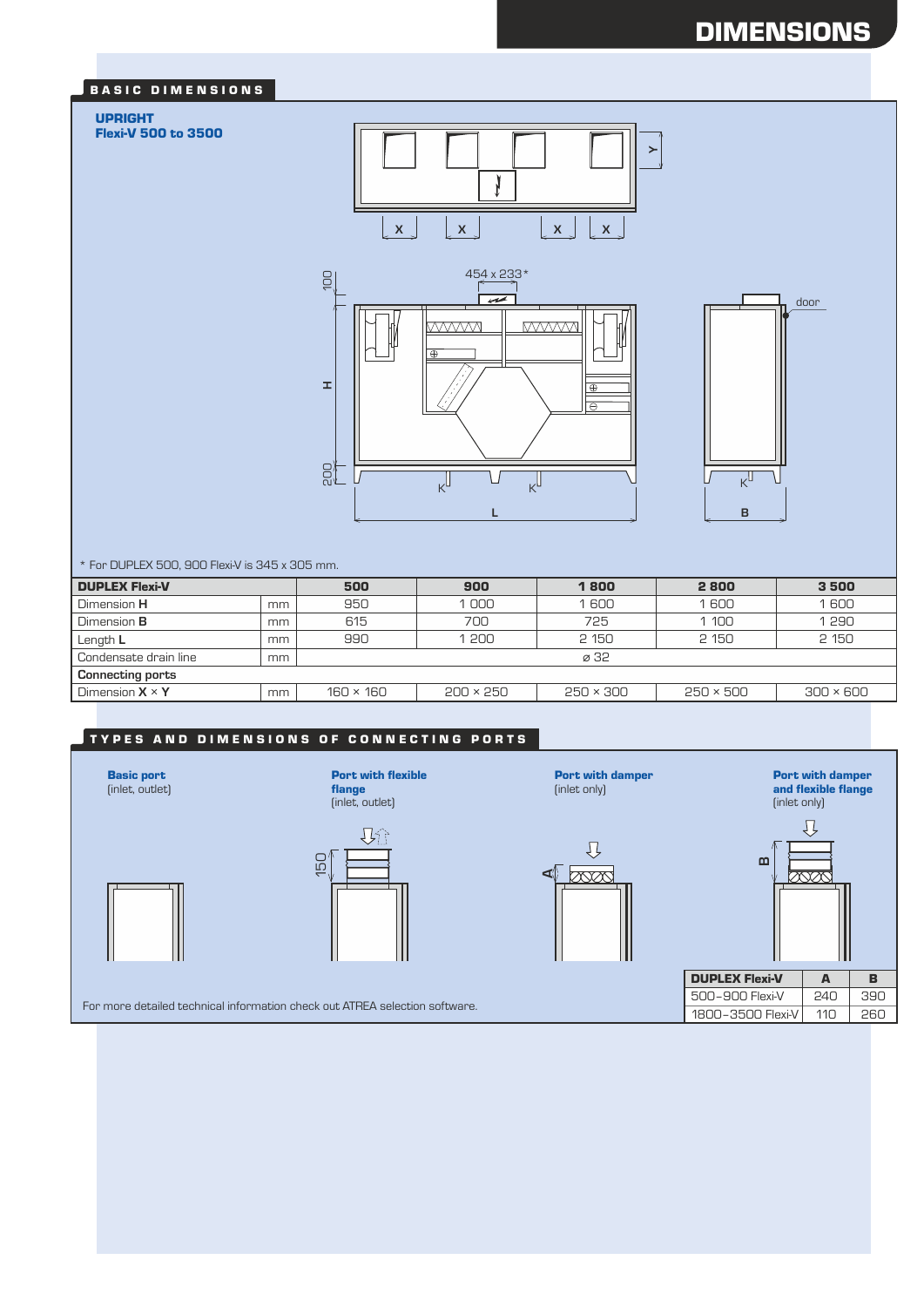# INSTALLATION AND VERSIONS

# INSTALLATION VERSIONS AND CONNECTING PORTS

The units are available in multipurpose design - unit sides can be interchanged, i.e. supply and exhaust air ports can be used conversely. This ensures high installation flexibility on site. Each unit is fitted with several condensate drain pipes as standard. During installation the respective drain should be selected. The condensate drains used must be connected into a sewer system. The standard support steel legs are part of delivery.

All units are ready for additional installation of built-in heating and cooling coils. Following types of coils are available for Flexi-V:

- Electric pre-heater
- Electric heater
	- Hot water heating coil
	- Water-based chiller
	- Direct evaporator (DX coil)

For a detailed unit design we recommend a special DUPLEX selection software be used; available at www.atrea.com.

### MOUNTING POSITIONS



For more detailed technical information check out ATREA selection software.

#### O THER CONFIGURATIONS OF DUPLEX FLEXI



For detailed information please see separate technical catalogues.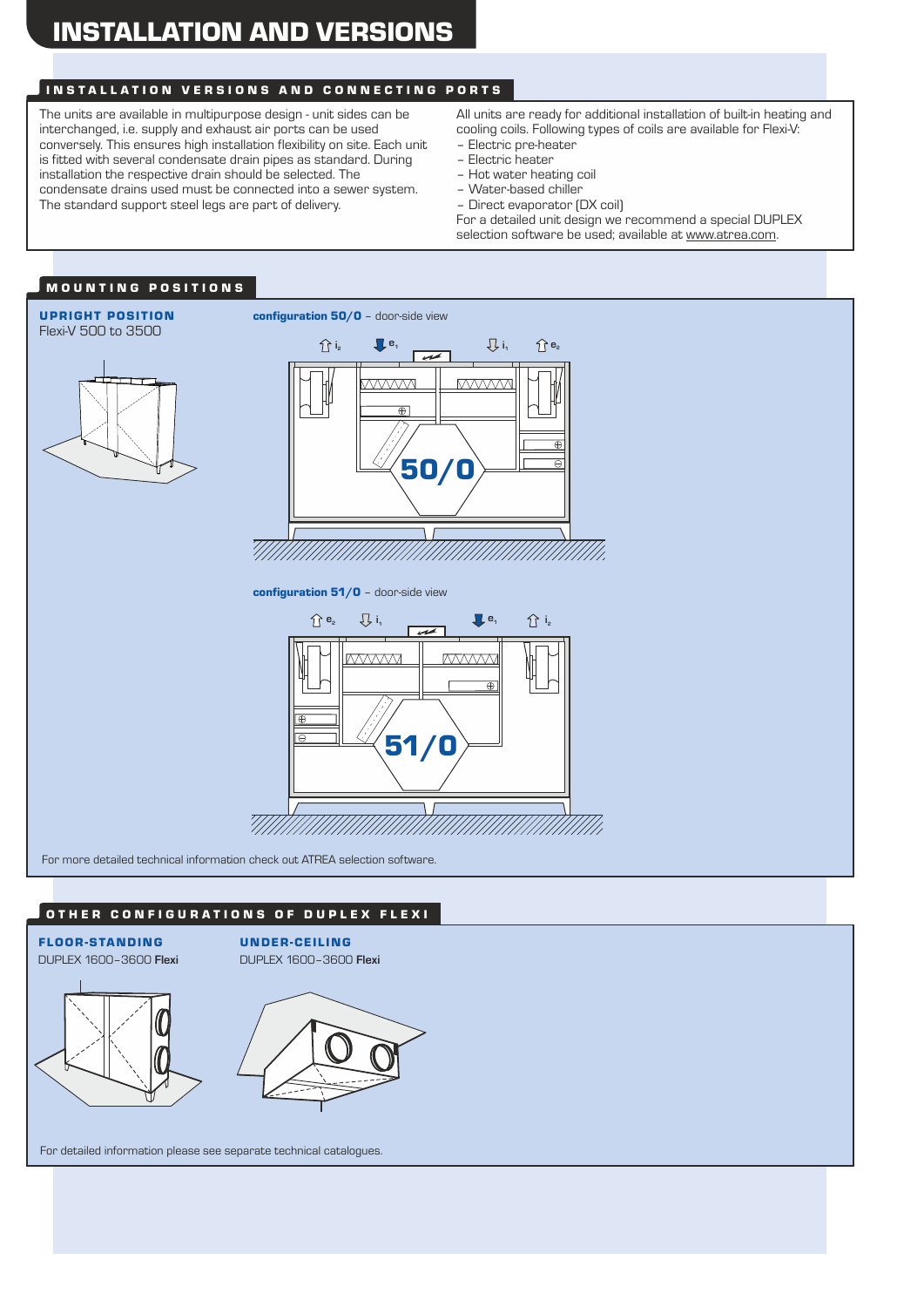### HANDLING SPACE

DUPLEX units must be installed with the prescribed handling space around the unit in mind.

Below the unit at least 150 mm must be left to install the DN 32 condensate drain line. This line must run through a U-bend at least 150 mm high into a sewer. This space is easily provided when the steel supporting feet supplied as standard are used. Handling space in front of the unit must be maintained for opening the front door, replacing filters and providing servicing and installation access to each unit part.

### Handling space in front of the door **Handling space for accessories**



#### control modules





DUPLEX 2800 Flexi-V

DUPLEX 3500 Flexi-V

| <b>vpe</b>            | standard door $T$ (mm) |
|-----------------------|------------------------|
| DUPLEX 500 Flexi-V    | RUU                    |
| DUPLEX 900 Flexi-V    | RUU                    |
| DUPLEX 1800 Flexi-V   | 1 100                  |
| DUPLEX 2800 Flexi-V   | 1 100                  |
| DI IPLEX 3500 Flexi-V | 1 1∩∩                  |

ressure  $L_{ns}$  [dB(A)]

| JACOUSTIC POWER L., AND ACOUSTIC PRESSURE L., |                                      |                                  |          |           |          |      |                                                 |
|-----------------------------------------------|--------------------------------------|----------------------------------|----------|-----------|----------|------|-------------------------------------------------|
| <b>Type</b>                                   | <b>Working point</b>                 | <b>Acoustic power L. [dB(A)]</b> |          |           |          |      | <b>Acoustic pressure <math>L_{ns}</math> [d</b> |
|                                               |                                      | inlet e.                         | inlet i. | outlet e. | outlet i | unit | at distance of 3 m                              |
| DUPLEX 500 Flexi-V                            | 400 m <sup>3</sup> /h (200 Pa)       | 50                               | 46       | 70        | 67       | 47   |                                                 |
| DUPLEX 900 Flexi-V                            | 800 m <sup>3</sup> /h (200 Pa)       | 52                               | 53       | 74        | 75       | 59   | 38                                              |
| DUPLEX 1800 Flexi-V                           | 1 500 $\text{m}^3/\text{h}$ (200 Pa) | 57                               | 57       | 78        | 78       | 59   | 38                                              |

2 500 m $^{\circ}/$ h (200 Pa) | 55 | 55 | 83 | 83 | 65 | 44

3 500 m $^{\circ}/$ h (300 Pa) | 60 | 59 | 85 | 85 | 72 | 52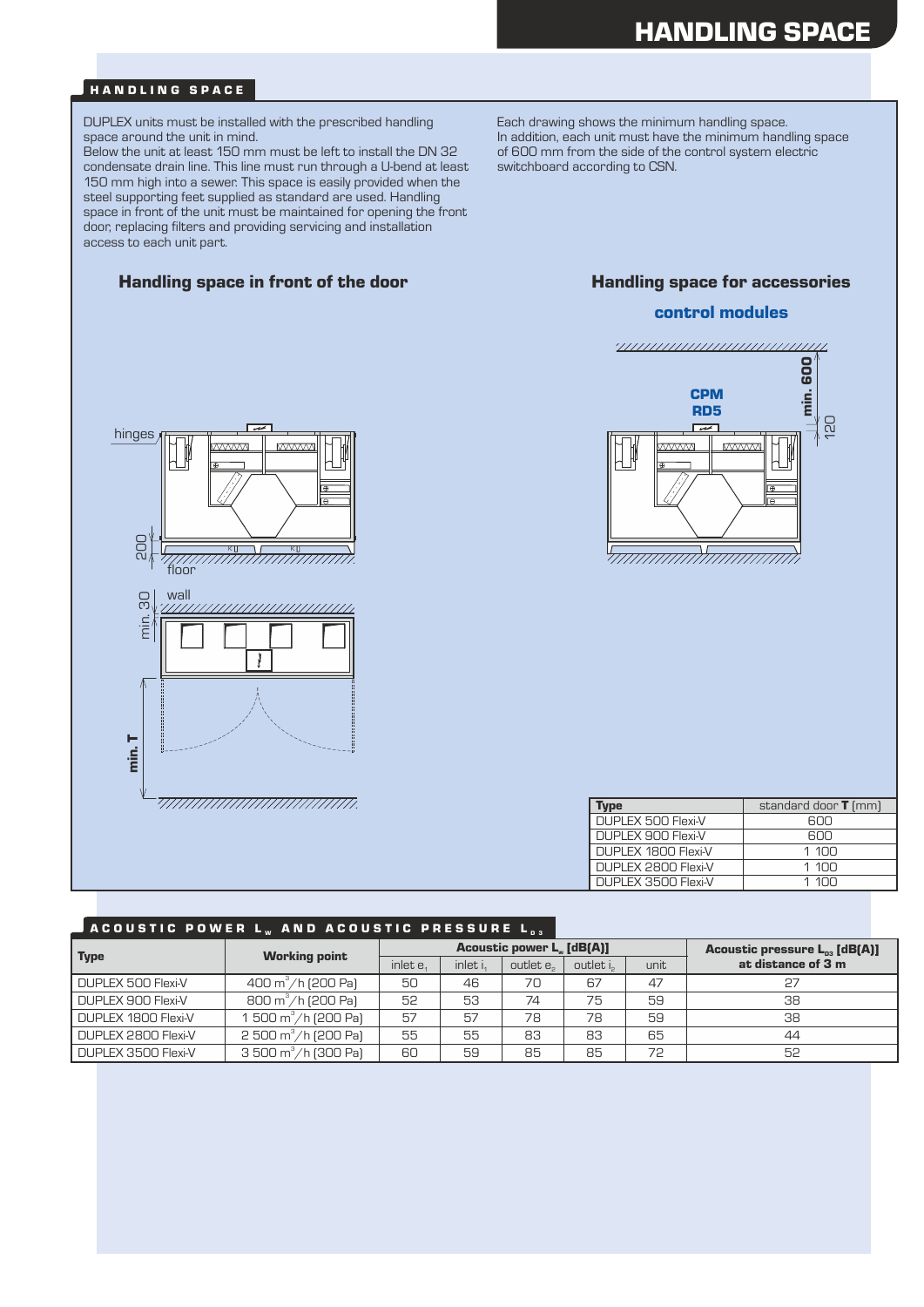# MODIFICATIONS

## DUPLEX FLEXI-V - BASIC UNIT



#### **Basic configuration**

The compact unit consists of supply and exhaust centrifugal fans with electric motors in anti-vibration mounting, removable counterflow air-to-air heat recovery core assembled from thin plastic plates, removable ePM10 50 % (M5) or ePM1 55 % (F7) supply and exhaust air filters, and a condensate pan. A front door enables easy access to all builtin components and filters. The units meet requirement in accordance with Commision regulation (EU) No. 1253/2014 (Ecodesign) in the defined working area.



# Fans

All units are equipped with high-efficiency fans (ebm-papst and Ziehl Abegg) with impellers and backward curved blades in semispiral casing. Whole range of DUPLEX 500 to 3500 Flexi-V fans meets the requirements of the European directive ErP 2015.



#### Heat recovery core

The units are equipped with a newly designed high-performance heat recovery core – type S8. This is made of thin plastic plates with high recovery efficiency up to 93 %.



#### $By-pass$   $[, B"$

The heat recovery core bypass, includes an actuator. When opening the by-pass damper, airflow through the recovery core closes automatically to avoid heat transfer.

#### DUPLEX FLEXI-V - OPTIONAL ACCESSORIES FOR ADDITIONAL INSTALLATION



#### Electric heating coil

Integrated electric heating coils consist of PTC (Positive Temperature Coefficient) cells; they are generally used to heat up supply air. By default, electric heating coils always include protective thermostats (operational as well as emergency with manual reset) and regulation module, featuring power switching elements with so called "zero" switching function (SSR). For more information please refer to the selection software DUPLEX. An option delivered separately.



#### Electric preheater

Electric heating coils provide the antifreeze protection of the HR exchanger when equal-pressure ventilation is continuously required. Control is provided through the DUPLEX RD5 unit control system. For more information please refer to the selection software DUPLEX. An option delivered separately.



#### Hot water heating coil

Built-in water-to-air heating coil; made of copper pipes and aluminum fins. Designed for systems up to 110 °C and 1,0 MPa. Units with heating coil must be equipped with e, supply air shutoff damper; an actuator with spring-return function is reccommended. An external coil hydraulic kitfor heating capacity control of RE-HW.4 or RE-HW.3 type can be supplied with the coil upon request. For more information please refer to the selection software DUPLEX. An option delivered separately.



#### Direct expansion (DX) coil

An option delivered separately. A built-in coil made of copper pipes and aluminum fins with a special hydrophilic surface improving water drainage. For more information please refer to the selection software DUPLEX.



#### **Chilled water cooling coil**

A built-in coil made of copper pipes and aluminum fins with a special hydrophilic surface improving water drainage. The cooling coil can be equipped with the R-CW.3 external hydraulic kit on request. For more information please refer to the selection software DUPLEX. An option delivered separately.



c<sub>D</sub>  $\sqrt{ }$ 





Me.xxx; Mi.xxx

DUPLEX xxxx Flexi-V

S8

B.x

E.x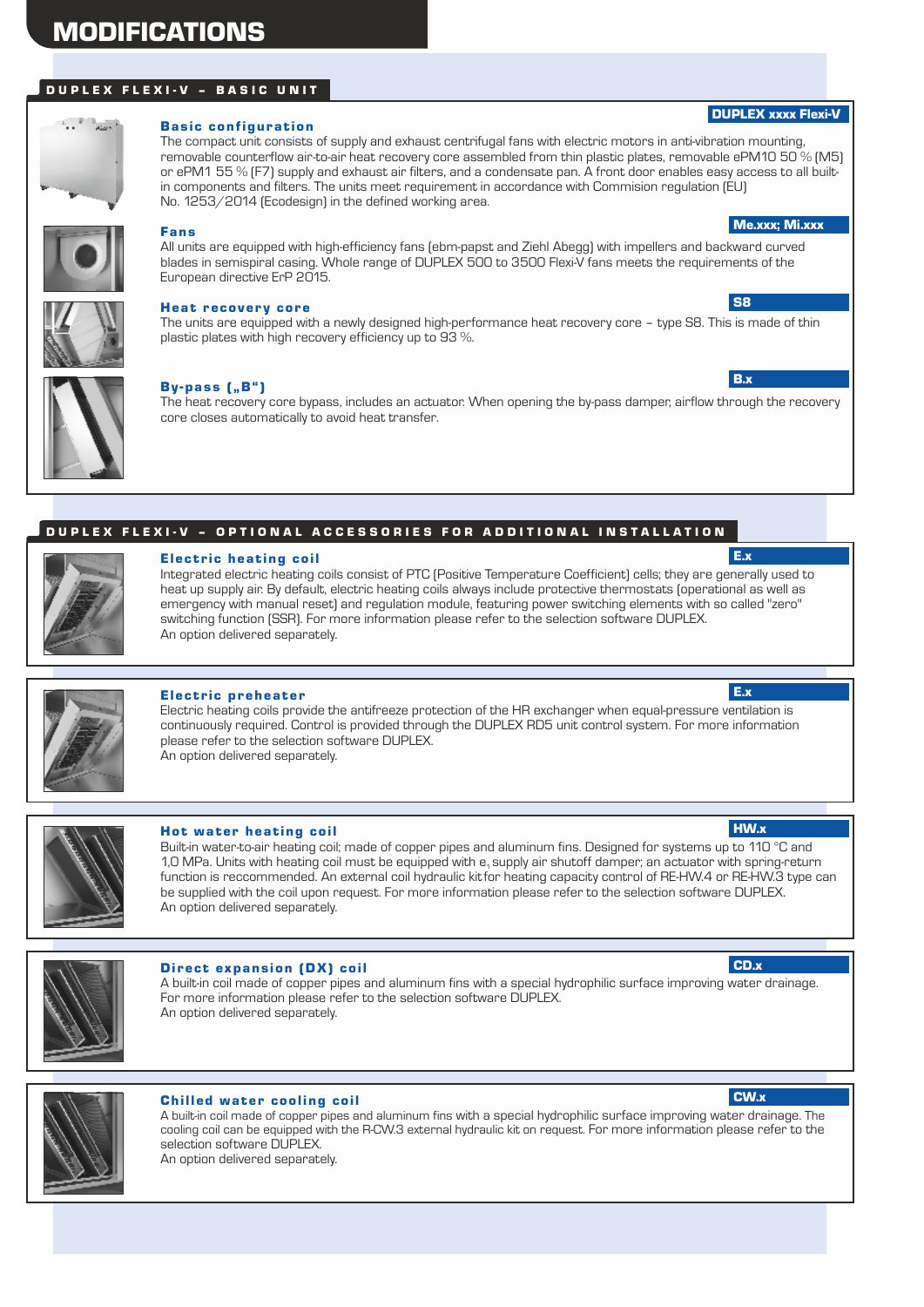# ACCESSORIES

### OTHER OPTIONAL ACCESSORIES (BASIC OVERVIEW)



#### Ke.xxx; Ki.xxx

Shutoff dampers are fitted on inlet ports. The dampers are available in different sizes based on unit ports and actuator types – the standard type is LM 24A and the type with spring return is LF 24 (to be shut off in case of power cuts). Shutoff damper e.; i. An option delivered separately.



#### **Tube manometers** A.MFF

Accessory for filters for simple view of current pressure drop. The tube manometers are obligatory for hygienic unit design in accordance with the VDI 6022.

The DUPLEX series may be optionally equipped with two stage filtration. The combination of ePM10 50 % (M5) / ePM1 55 % (F7) class is available for both (supply and exhaust) lines.

Fe.xxx; Fi.xxx

Fe.xxx; Fi.xxx

An option delivered separately.

Air filtration - two stage



# H.P

R-CW.3

Flexible connection for round or rectangular ports in the unit port sizes. **Flexible connection** An option delivered separately.



#### Control modes for water chillers

Designed to control the cooling capacity of water chillers. The R-CW.3 with a 3-way fitting has a 3-way Belimo ball valve with a Belimo TR24-SR servo drive and two ball stop valves. An option delivered separately.



#### Air filtration

The DUPLEX series are equipped with filter cartridges as standard (ePM1 55 % (F7) / ePM10 50  $%$  (M5) class filters – supply  $/$ exhaust). This filter combination fulfills hygiene requirements according to VDI 6022. Other filter combinations available are ePM10 50 % (M5) / ePM10 50 % (M5) and ePM1 55 % (F7)  $\dot{\mathcal{C}}$  ePM1 55 % (F7) and ePM10 50 % (M5)  $\dot{\mathcal{C}}$ ePM1 55 % (F7).

#### RE-HW.4, RE-HW.3

#### Its function is to control heating capacity of a heating coil. It consists of a three-speed pump, two globe shutoff valves and connection pipes. Further equipment depends on the type: hydraulic kit Heating coil

– **RE-HW.3** – three-way diverting valve with a thermostatic valve for electric control system – **RE-HW.4** – three-way mixing valve with an actuator for digital control system

A.CF.XXX



#### Constant air flow and pressure

Manometers reading fan pressure together with controls, enables intelligent fan control of preselected airflow. This accessory assumes

the unit is equipped with RD5 digital control system.

## **DPT 2500**

Using a second manometer (optional accessory) in the supply air duct enables the user to control constant pressure in the supply duct. An option delivered separately.